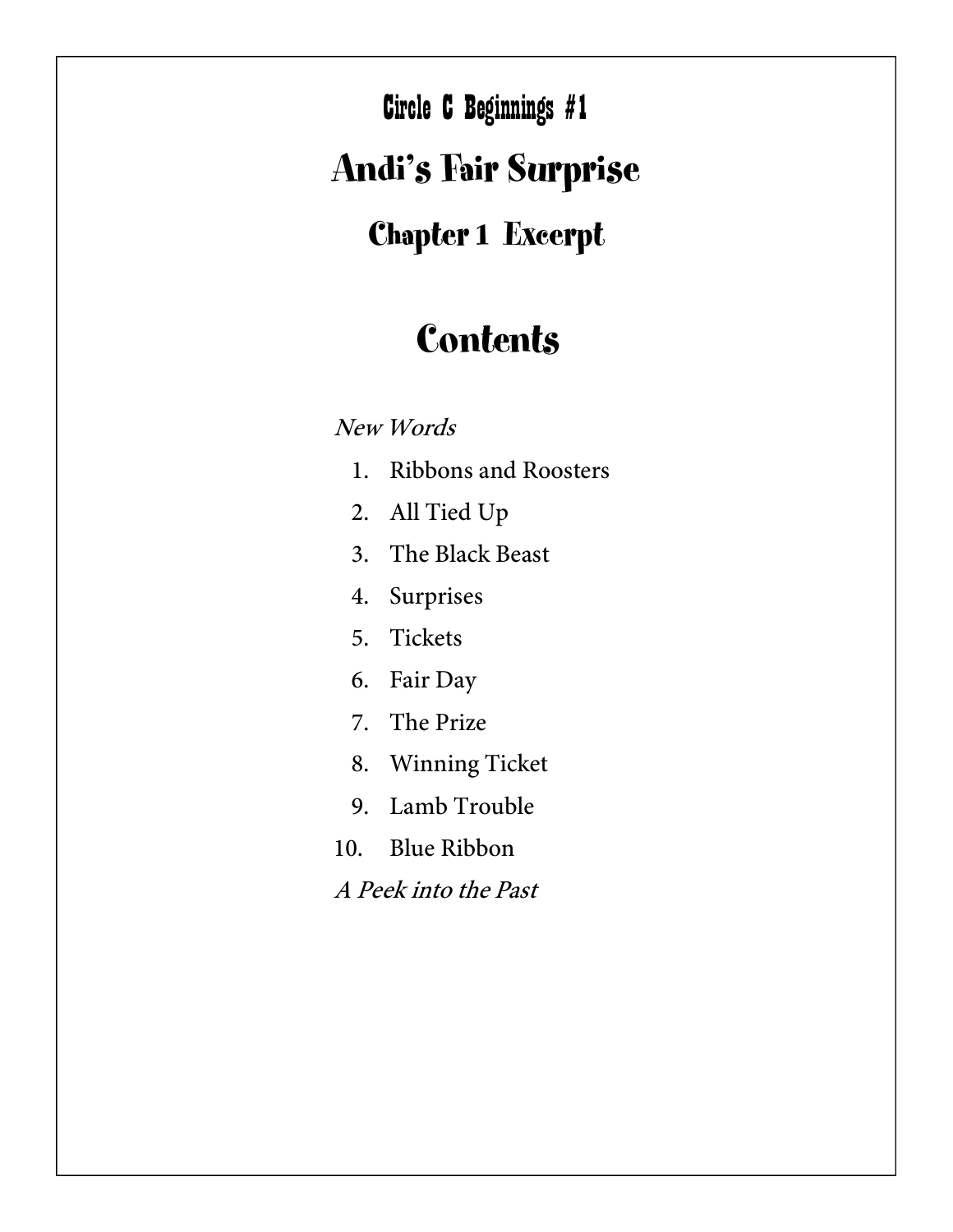## New Words

| calf        | a baby cow                                                     |
|-------------|----------------------------------------------------------------|
| dull        | not exciting; boring                                           |
| exhibits    | the booths at a fair that show animals, crafts, and other fair |
|             | items                                                          |
| foreman     | someone who helps the rancher take care of his ranch           |
| grandstand  | the seats at a fair where people can watch big events like a   |
|             | horse race                                                     |
| lasso       | a rope                                                         |
| livestock   | farm animals                                                   |
| midway      | the part of a fair where you find games, food, and thrill      |
|             | shows (and, in our day, rides)                                 |
| soot        | tiny specks of leftover wood or coal after it is burned        |
| thrill show | an exciting event at the fair, like the sword swallower or the |
|             | strong man                                                     |
|             |                                                                |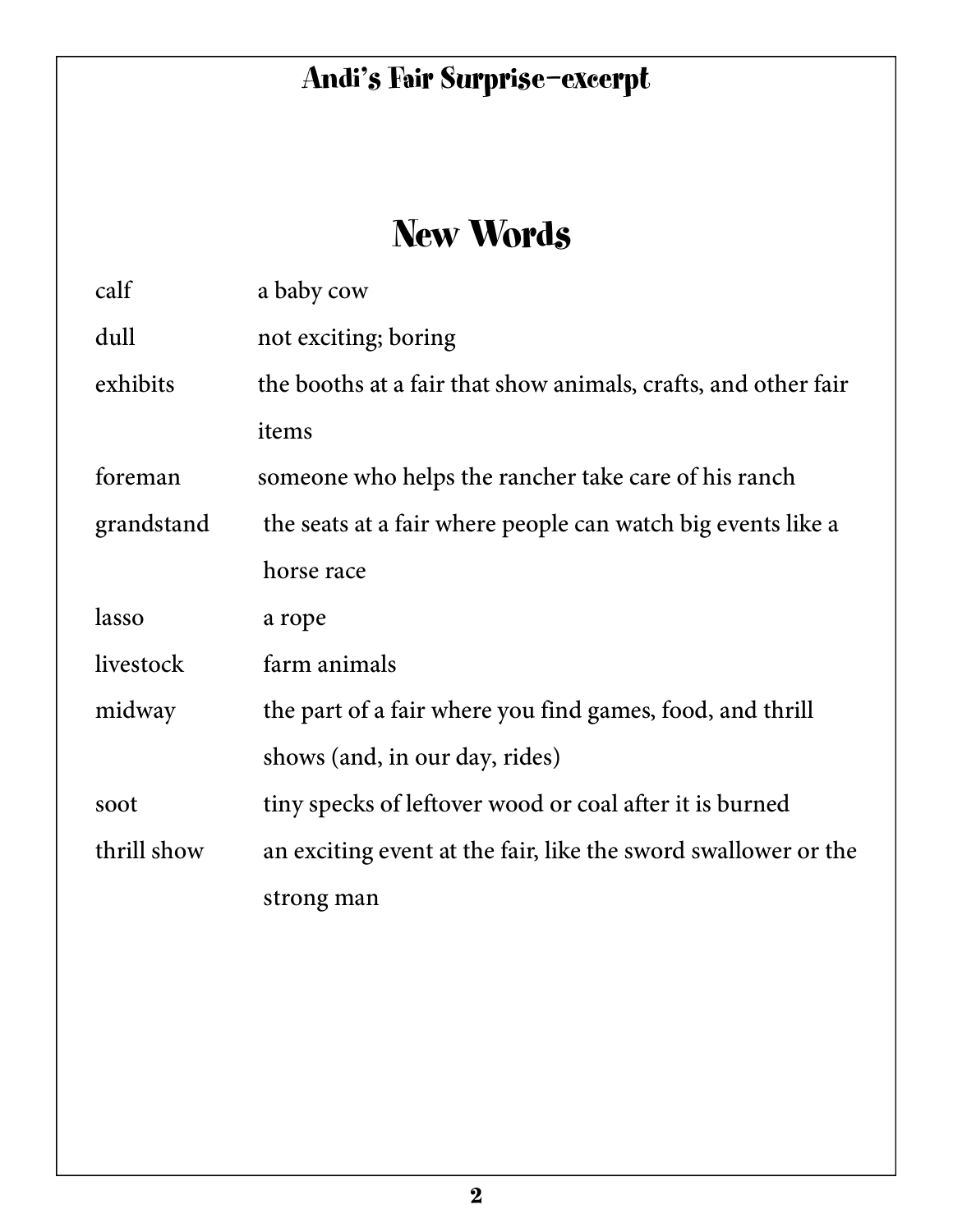## Chapter 1 Ribbons and Roosters

Andi Carter jumped off the back porch and ran across the yard. She was always running . . . or jumping.

Right now she was carrying her very own lasso.

"Here, Duke!" she called.

Andi wound her lasso into big loops and called Duke again. Where was that dog?

Just then a big yellow dog ran up, tail wagging. His tongue came out. He licked Andi's face.

Andi wiped her cheek. Yuck! Dog kisses.

But she patted Duke on the head and said, "Good dog. Now, sit."

Duke plopped down. His tail thumped the dusty ground.

Andi backed up. She took one step, two steps, three steps . . . all the way to ten steps.

"Hold still, Duke," she told the dog.

Duke cocked his head and whined, but he sat still.

Andi swung the lasso over her head. Then she threw it out as far as she could.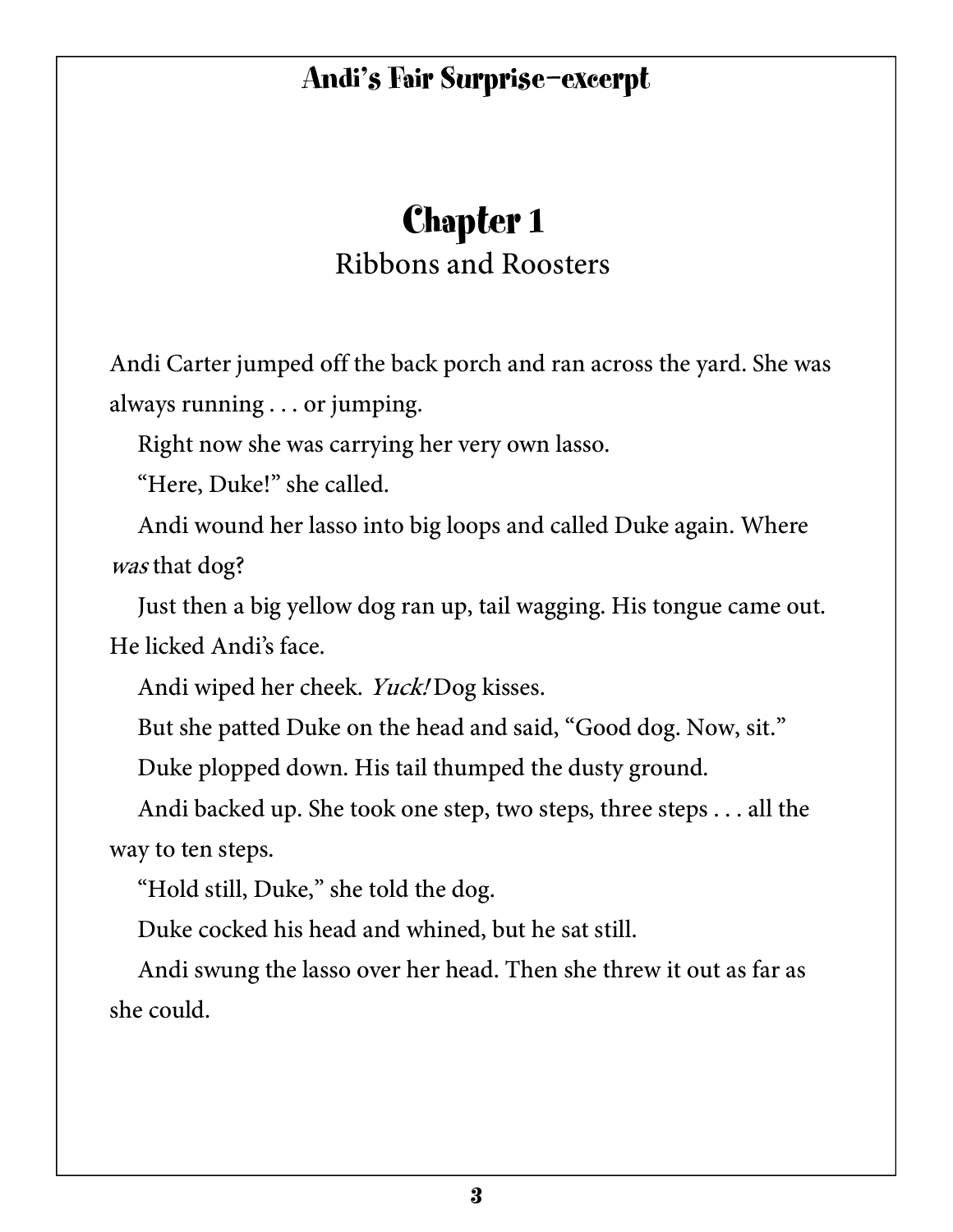#### Thunk!

The rope came down in a tangle on Duke's nose. He yelped and dashed away.

"Come back here!" Andi shouted. Duke kept running.

"How am I ever going to learn to be a cowboy if you don't let me practice roping you?" she yelled at Duke.

Andi kicked the dust. She wished she could lasso a real calf. But her big brother Chad would not let her. He said a calf was too big and too wild for a six-year-old girl to rope.



Roping a horse was Andi's second-best idea. Her pony Coco always stood still when Andi tried to throw a lasso around his neck. She missed every time. Coco was a little bit too tall.

That left the ranch dogs. But they always ran away when Andi's lasso hit them on the head.

Andi wound her rope into loops again and let out a big breath. "What is left to lasso on this ranch?"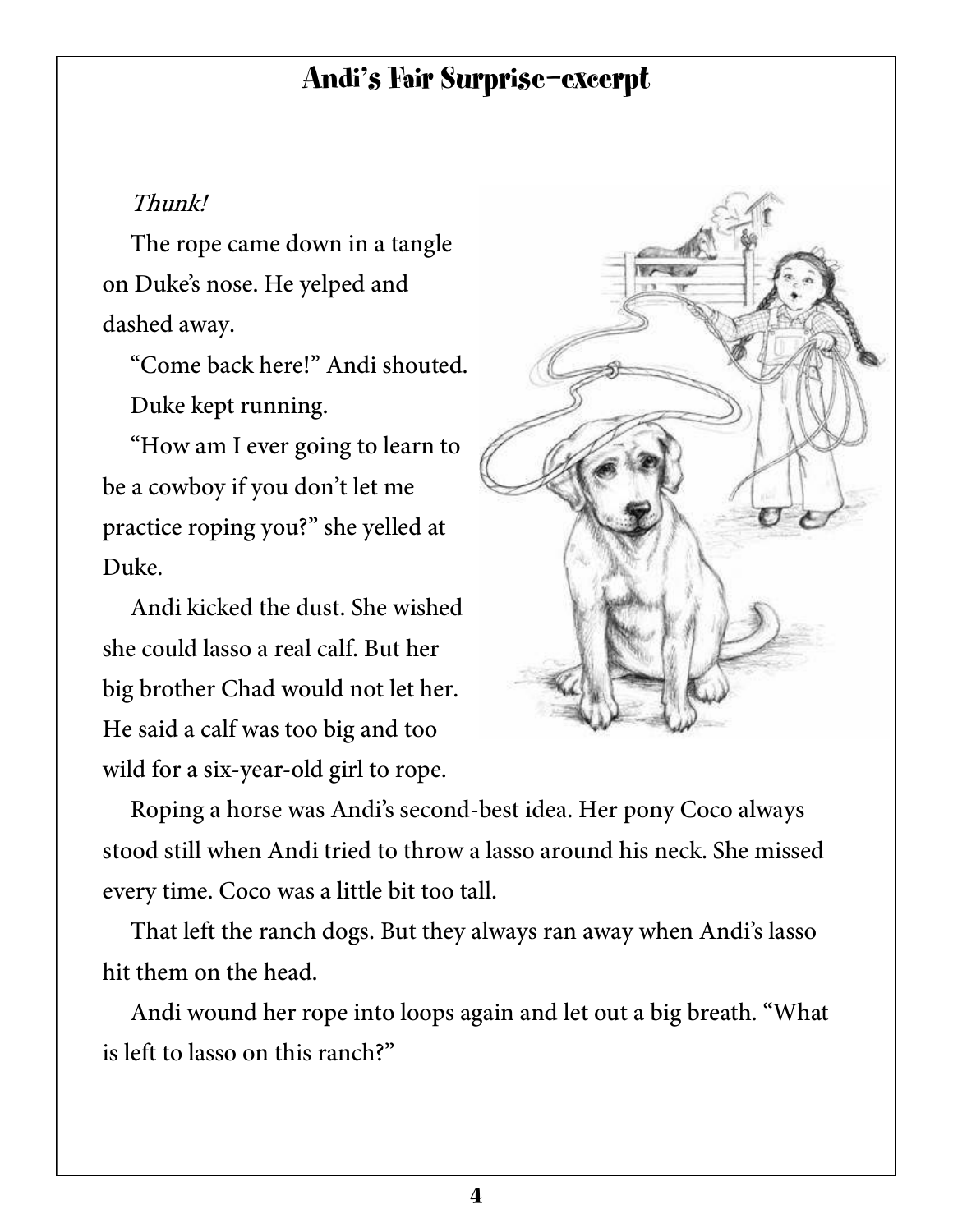Then she smiled. The chickens!

"Here, chick, chick, chick," Andi called to the hens scratching in the dirt.

She looked around to see if Henry the Eighth was nearby. That mean old rooster would not like it if she lassoed his hens.

For once, Henry was nowhere in sight.

"He's probably waiting to jump out and peck me," Andi said to herself. She did not like that rooster.

Not one teensy bit.

But Henry the Eighth was not waiting to jump out at Andi. He could not jump out and peck anybody. He was sitting in a cage near the chicken coop.

Andi's friend Riley was standing right next to him.

Andi dropped her rope and ran over to Riley.

"What's Henry doing in that cage?" she asked.

"I'm getting him used to it," Riley said. "I'm taking him to the fair next week. I figure he'll win a blue ribbon. He's a beautiful rooster."

"He's a *mean* rooster," Andi said. But her heart started to thump. A blue ribbon!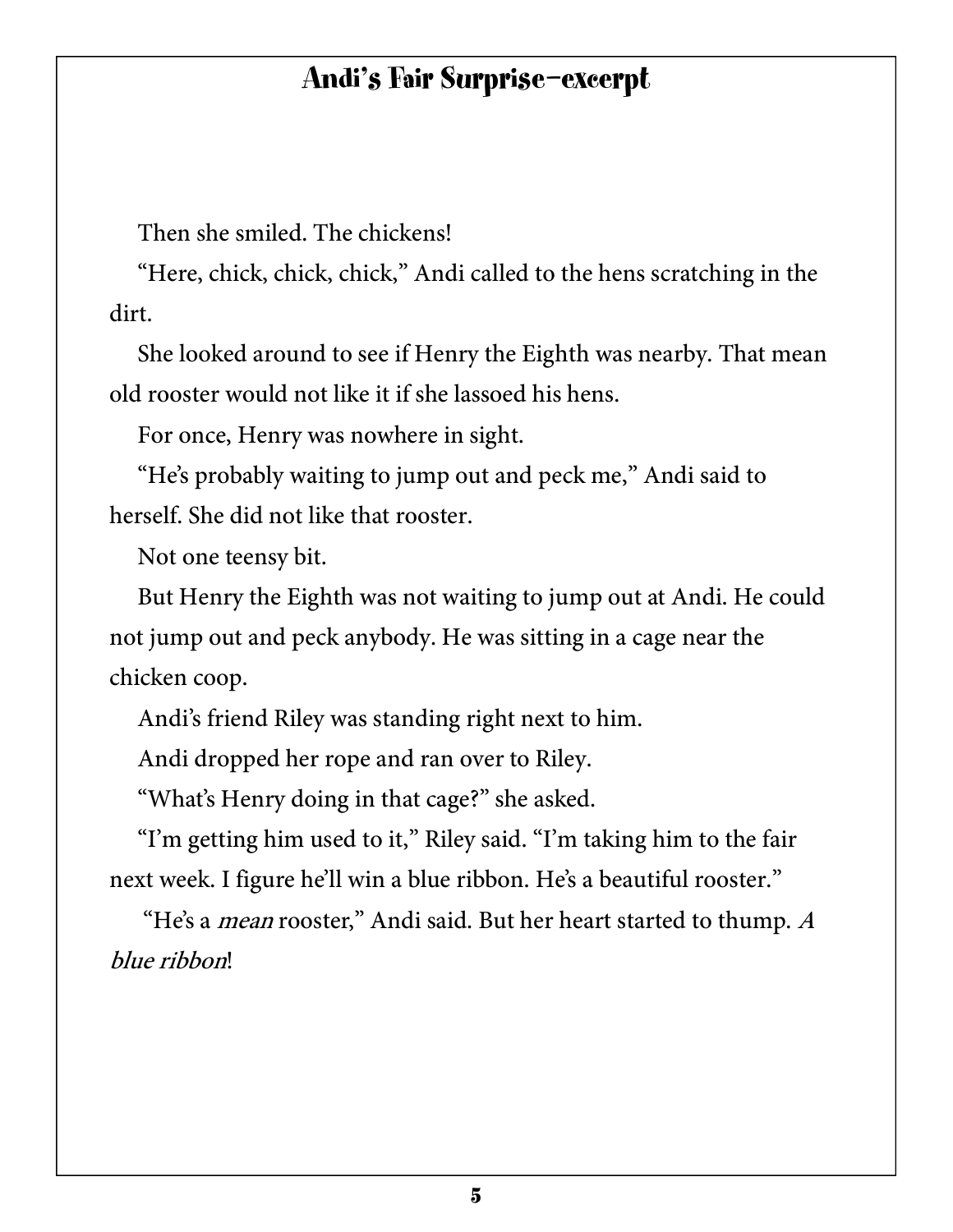"I want to win one of those ribbons too," she told Riley. "So I'm going to take Taffy to the fair. She's the prettiest foal in all of California. She'll win a blue ribbon for sure."

Riley laughed. "You can't take Taffy to the fair. They don't have contests for baby horses."

"Just because you're eight years old doesn't mean you know everything," Andi huffed. "If you can take Henry to the fair, then I can take Taffy."

Riley shrugged and pointed. "There's Chad. Go ask him and see what he says."

Andi's big brother was heading for the barn. Riley's Uncle Sid—the ranch foreman—was with him. The men were talking and laughing together.

Andi skipped over to her brother. She gave him a big smile.

"Guess what, Chad," she said. "I'm taking Taffy to the fair. She'll win a blue ribbon, on account of she's so pretty . . . and smart."

Chad didn't say anything.

Sid raised his eyebrows and didn't say anything either.

"Riley's taking Henry, so I can take Taffy," Andi explained. "Right?" Chad shook his head. "Not this year. Taffy's too little, and so are you." Andi stamped her foot. Dust flew up. "I am *not* too little!"